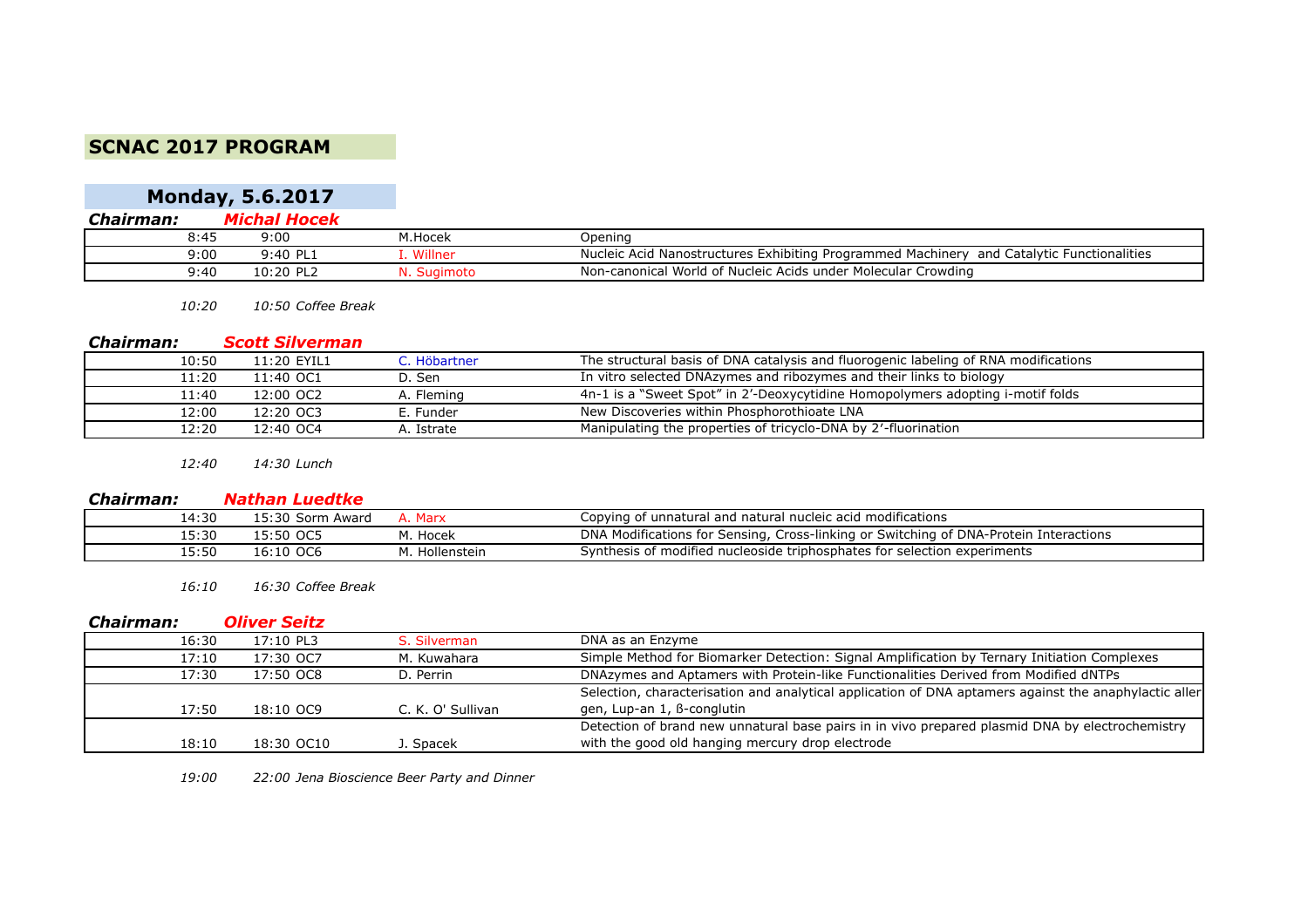# **Tuesday, 6.6.2017**

| Chairman: | Andreas Marx |             |                                                                                            |
|-----------|--------------|-------------|--------------------------------------------------------------------------------------------|
| 9:00      | $9:40$ PL4   | . Carell    | DNA bases bevond Watson and Crick                                                          |
| 9:40      | 10:00 OC11   | ີ Becker    | Formation of purine nucleosides and its modifications under plausible prebiotic conditions |
| !0:00     | 10:20 OC12   | d. Sugiyama | Chemical Biology of Nucleic Acids: DNA Origami and Artificial Genetic Switch               |

*10:20 10:50 Coffee Break*

#### *Chairman: Thomas Carell*

| 10:50 | 11:20 EYIL2 | N. W. Luedtke | A Bioorthogonal Chemical Reporter of Nucleoside Drug Metabolism                       |
|-------|-------------|---------------|---------------------------------------------------------------------------------------|
| 11:20 | 11:40 OC13  | A. Granzhan   | Macrocyclic DNA Ligands: Smart DNA-Lesion Binders and Inhibitors of DNA Repair        |
| 11:40 | 12:00 OC14  | A. Madder     | Modified nucleic acids for crosslinking and catalysis                                 |
|       |             |               | Dynamics of 5-                                                                        |
| 12:00 | 12:20 OC15  | B. Y. Michel  | MethylCytosine Flipping by UHRF1: How Long Does It Take to Convey an Epigenetic Mark? |
| 12:20 | 12:40 OC16  | T. Lavergne   | Topologically controlled G-quadruplex foldamers: design and application               |

*12:40 14:30 Lunch*

#### *Chairman: Hans-Achim Wagenknecht*

| 15:30 | 15:10 PL5  | C. Meier     | Developing Prodrugs of antivirally active Nucleoside Triphosphates - Against all odds, it works! |
|-------|------------|--------------|--------------------------------------------------------------------------------------------------|
| 15:10 | 15:30 OC17 | S. Vasilveva | SiO2 nanoparticles as a vehicle for delivery of nucleoside triphosphate analogues into cells     |
| 15:30 | 15:50 OC18 | T. Kraus     | Synthetic transporters of modified nucleoside triphosphates across cell membranes                |
| 15:50 | 16:10 OC19 | P. Kumar     | Triazole -linked Locked Nucleic Acids: Synthesis and Hybridization Properties                    |
|       |            |              | DNA oligonucleotide with GGGGCC repeats implicated in ALS and FTD folds into two distinct G-     |
| 16:10 | 16:30 OC20 | . Brčić      | quadruplex structures                                                                            |

*16:30 21:30 Alios Biopharma Poster Session and Dinner*

# **Wednesday, 7.6.2017**

| Chairman: | <i><b>Chris Meier</b></i> |             |                                                                |
|-----------|---------------------------|-------------|----------------------------------------------------------------|
| 9:00      | $9:40$ PL6                | Schinazi    | Development of Ideal Pangenotypic HCV Regimens                 |
| 9:40      | 10:00 OC21                | R. Nencka   | Nucleoside inhibitors of arthropod-borne flaviviruses          |
| 10:00     | 10:20 OC22                | . M. Downey | Progress Toward Protecting Group-Free Synthesis of Nucleosides |

*10:20 10:50 Coffee Break*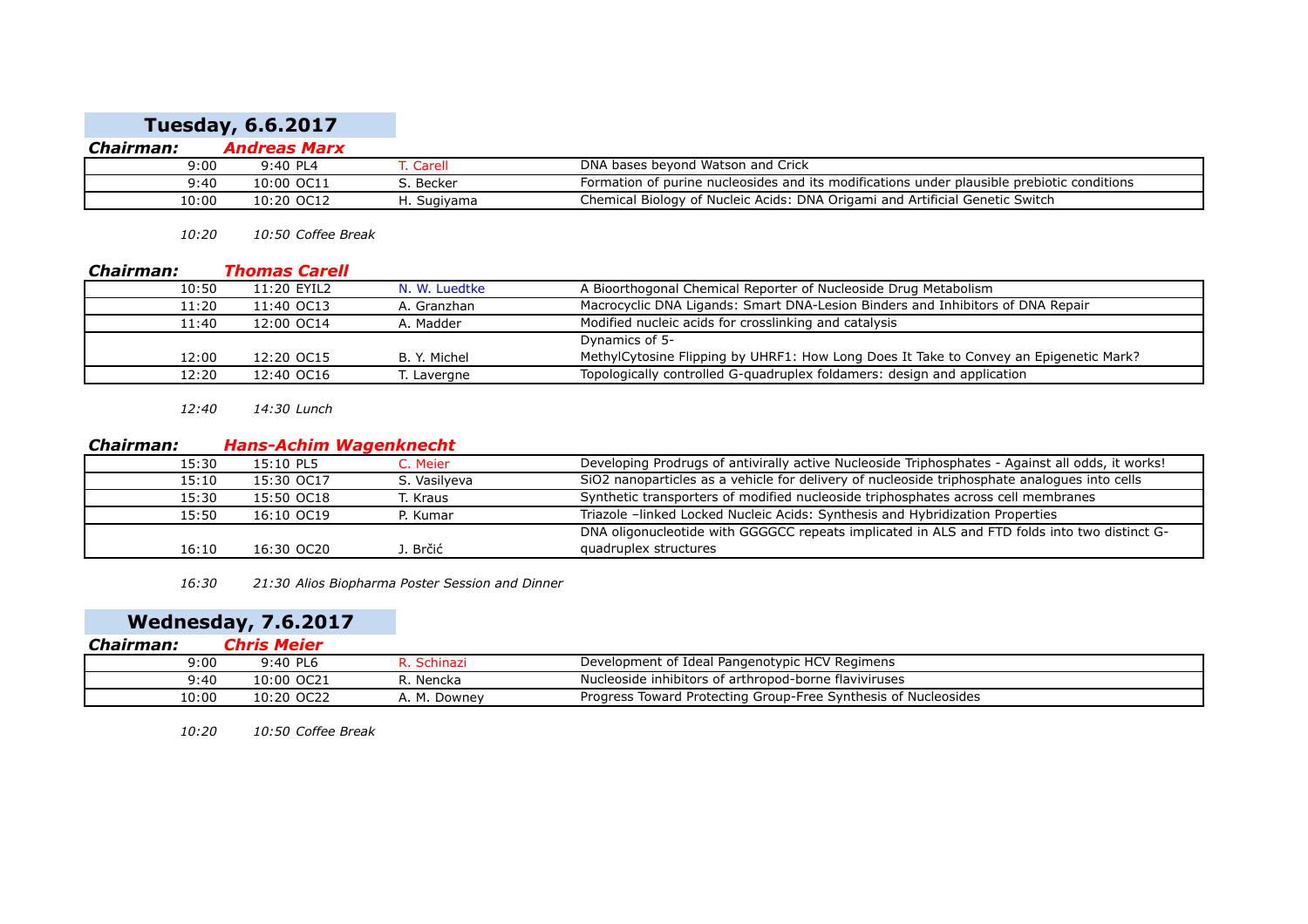#### *Chairman: Annemieke Madder*

| 10:50 | 11:20 EYIL3 | J. Kowalska  | Exploring "clickable" phosphate analogs to create biologically-active nucleotide mimics and probes |
|-------|-------------|--------------|----------------------------------------------------------------------------------------------------|
|       |             |              | Structural studies on therapeutically relevant mRNA 5' cap analogues in complexes with eukaryotic  |
| 11:20 | 11:40 OC23  | M. Warminski | translation initiation factor 4E by X-Ray crystallography                                          |
| 11:40 | 12:00 OC23  | M. Manoharan | Chemically modified siRNAs for human therapeutics                                                  |
| 12:00 | 12:20 OC25  | P. Nielsen   | Double-headed nucleotides - condensing the information                                             |
| 12:20 | 12:40 OC26  | M. De Fenza  | Novel Piperidinyl Iminosugar-Based Nucleosides as Selective Pharmacological Tools                  |

- *12:40 14:00 Lunch*
- *14:00 20:00 Free afternoon*

*20:00 24:00:00 Chemgenes Conference Dinner*

|           | <b>Thursday, 7.6.2017</b> |
|-----------|---------------------------|
| Chairman: | Cynthia Burrows           |

| -------------- |                           |                   |                                                    |  |
|----------------|---------------------------|-------------------|----------------------------------------------------|--|
| 9:00           | $9:40$ PL $^{-}$          |                   | Templated Assembly of Polymers and other Materials |  |
| 9:40           | OC <sub>27</sub><br>.0:00 | H.-A. Wagenknecht | Light-drivenm functions in DNA                     |  |
| 10:00          | 10:20<br>OC <sub>28</sub> | Wilhelmsson       | Nucleic acid base analogue FRET                    |  |

*10:20 10:50 Coffee Break*

#### *Chairman: Kurt Gothelf*

| 10:50 | 11:20 EYIL4 | A. Rentmeister       | Chemo-enzymatic modification of eukaryotic mRNAs                                           |
|-------|-------------|----------------------|--------------------------------------------------------------------------------------------|
| 11:20 | 11:40 OC29  | S. Seergazhi Gopalan | Probing Nucleic Acid Structure and Function Using Multifunctional Nucleoside Analog Probes |
| 11:40 | 12:00 OC30  | E. Westhof           | An integrated, structure- and energy-based view of the genetic code                        |
| 12:00 | 12:20 OC31  | B. Nawrot            | Non-canonical base pairs in codon-anticodon recognition                                    |
| 12:20 | 12:40 OC32  | G. Leszczvnska       | Why Nature introduced S-geranyl to the wobble 2-thiouridines of transfer RNAs              |

*12:40 14:30 Lunch*

| Chairman: | <b>Eric Westhof</b> |              |                                                                                                 |
|-----------|---------------------|--------------|-------------------------------------------------------------------------------------------------|
| 14:30     | 15:10 PL8           | C. Richert   | RNA-Induced Formation of Peptides in the Absence of Enzymes                                     |
| 15:10     | 15:30 OC33          | J.-L. Mergny | Quadruplexes are everywhere!                                                                    |
| 15:30     | 15:50 OC34          | O. Seitz     | Exploring Multivalency by DNA-programmed spatial screening                                      |
| 15:50     | 16:10 OC35          | A. Kellett   | Polynuclear Metallodrug—Nucleic Acid Interactions: New Therapeutic and Biochemical Applications |

*16:10 16:30 Coffee Break*